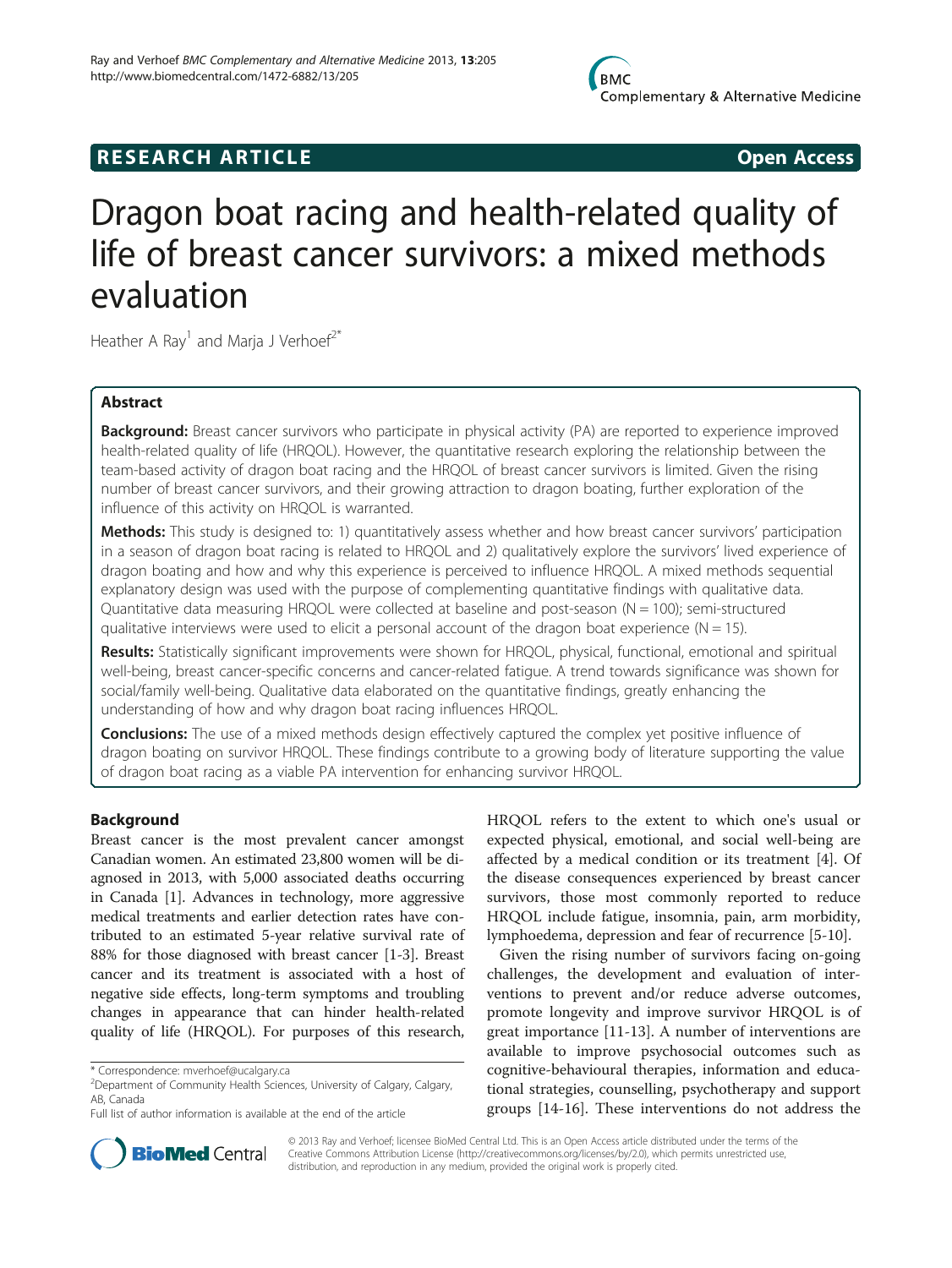physical challenges to HRQOL that may also impede survivor psychological morbidity and social well-being [[14,16\]](#page-10-0). To address survivor psychosocial, as well as physical and functional concerns, a growing body of literature supports physical activity (PA) as an effective intervention strategy [[17](#page-10-0)-[39\]](#page-10-0).

A mode of PA that is growing in popularity amongst breast cancer survivors is the team-based activity of dragon boat racing. Dragon boating is said to have originated as a Chinese ritual during the 4th Century BC and has evolved into a major sporting event [[40\]](#page-10-0). As described by the International Dragon Boat Federation this activity involves strenuous, repetitive upper body exercise, as 18 to 22 team-mates propel a 12 meter long boat through the water [\[41](#page-10-0)]. The beneficial nature of this activity has caught the attention of people worldwide as demonstrated by the influx of recreational and competitive teams existing globally.

Qualitative literature describes an increased physical, emotional, social, and to a lesser degree, spiritual wellbeing of survivors who paddle [[42-49\]](#page-10-0). However, the quantitative literature specific to HRQOL of breast cancer survivors who dragon boat is limited. Employing the SF-12, a generic HRQOL measure, one quantitative study has been performed in this area reporting women who participate in a season of dragon boating experience enhanced mental and physical well-being [\[50](#page-10-0)].

Given the rigor of quantitative methods and the subjective information gained through qualitative inquiry, the use of mixed methods is increasingly common in the assessment of HRQOL [[51\]](#page-10-0). The logic being that neither quantitative nor qualitative methods alone have the ability to capture the complexity of HRQOL; when combined these methodologies foster a greater understanding of the experience [[52,53\]](#page-10-0). Being the first in this field to embrace the benefits of combining quantitative and qualitative methodologies, the purpose of this research is to quantitatively examine the relationship between participating in a season of boating and survivor HRQOL; and to qualitatively explore the survivors' lived experience of dragon boating as to how and why paddling is perceived to influence HRQOL.

# Methods

This study is designed to address the following research questions: 1) Do breast cancer survivors who participate in a season of dragon boat racing experience a change in HRQOL from baseline to post-season, as assessed by valid and reliable quantitative HRQOL measures? If so, what degree of change is reflected within physical, functional, emotional, social/family and spiritual well-being?; 2) What does dragon boat racing mean to breast cancer survivors and what are their perceptions of how this experience has influenced their HRQOL? Specifically, how do they describe (using qualitative inquiry) this experience as well as any changes related to the physical, functional, emotional, social/family and spiritual well-being?

This study is a mixed methods sequential explanatory design consisting of two distinct phases. Phase I was given research priority using paired measurements to quantitatively examine whether breast cancer survivors who participate in a season of dragon boating experience a change in HRQOL from baseline to post-season. Phase II consisted of qualitative interviews allowing us to determine themes underlying why survivors perceived paddling to influence HRQOL, which was difficult to capture quantitatively. The quantitative and qualitative findings were combined during the interpretation of the data, where qualitative themes were used to better explain and elaborate on the quantitative findings.

The conjoint Health Research Ethics Board at the University of Calgary granted ethics approval for this study (Reference number 23000). Personal identifiers have been removed or disguised to preserve anonymity.

### Quantitative methods-phase I **Participants**

A consecutive sample of breast cancer survivors meeting the following eligibility criteria: 1) at least six months post-treatment (common pre-requisite for team participation), 2) an active team member for the 2010 paddling season within British Columbia, Canada and 3) being able to read and speak English. One hundred and sixteen breast cancer survivors, from 14 dragon boat teams located in British Columbia, volunteered to participate in the baseline data collection.

#### Data collection

Email addresses as available to the public on the Abreast in a Boat Society website were used to contact team managers for the purpose of recruitment [\[54](#page-10-0)]. Managers agreeing to take part in the research distributed study documents to team members who consented to participate in Phase I by providing an email or mailing address to the researchers. Study participants were given the option to receive the quantitative surveys via Survey Monkey or to complete print-based questionnaires delivered by mail. Four of the women completed the mail versus on-line survey. On-line survey administration was based on considerations of economy, convenience, and accessibility to respondents.

#### Data collection instruments

The baseline quantitative survey included demographic data, disease characteristics and the Functional Assessment of Cancer Therapy-Breast (FACT-B) [[55](#page-11-0)], Functional Assessment of Chronic Illness Therapy-Spiritual Well-Being Scale (FACIT-Sp12) [[56\]](#page-11-0), and the Functional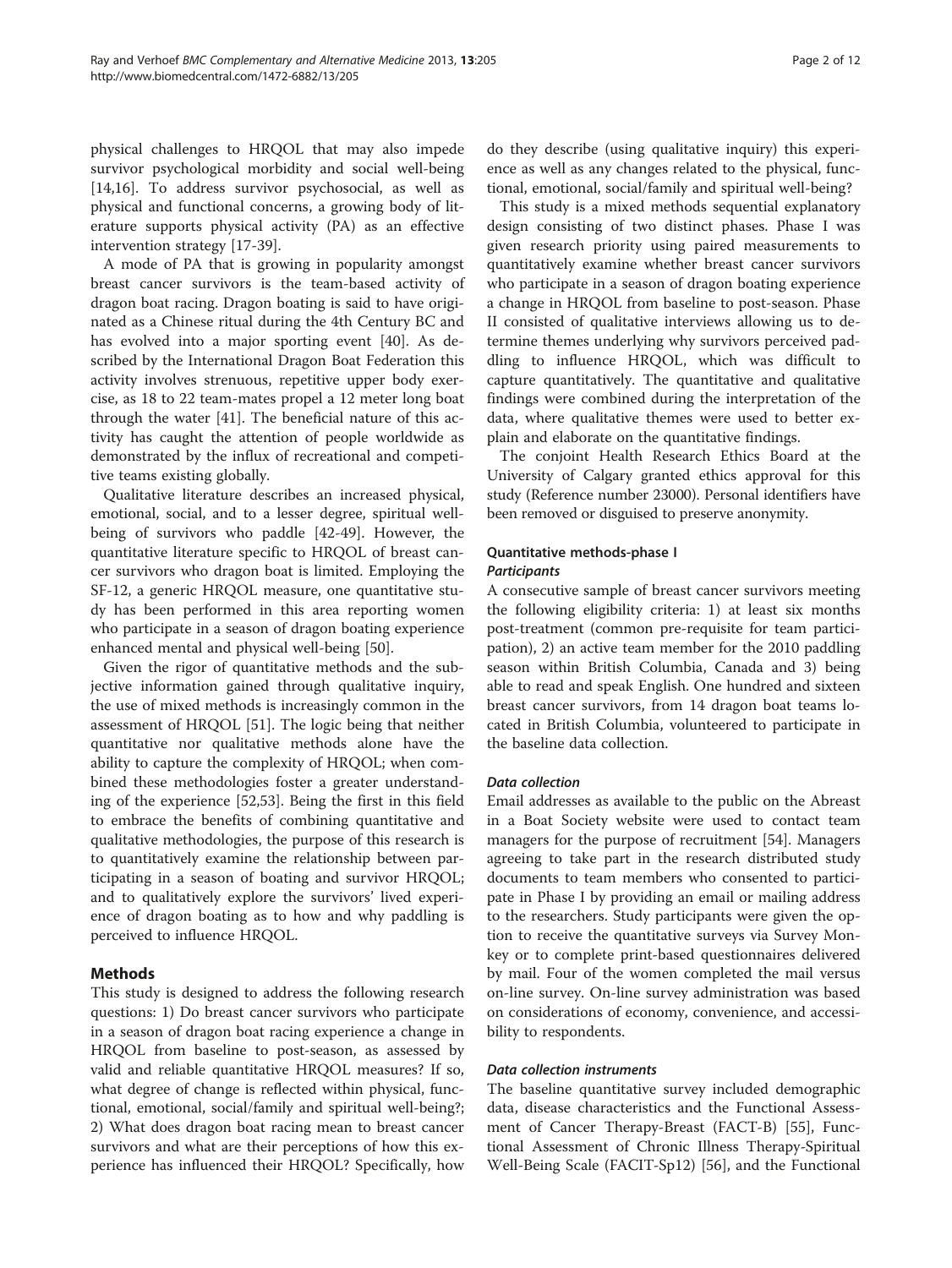Assessment of Cancer Therapy-Fatigue Scale (FACIT-Fatigue) [\[57](#page-11-0)-[59\]](#page-11-0). The FACT-B is a 37-item compilation of questions divided into five subscales including physical, functional, emotional, social/family and breast cancer-specific concerns. The FACIT-Sp12 is a 12-item subscale assessing two sub-domains of spiritual wellbeing including peace/meaning, and faith. The FACIT– Fatigue Scale is 13-item subscale measuring an individual's level of fatigue during usual daily activities over the past week. All study instruments have been tested for validity and reliability [\[55](#page-11-0)–[59](#page-11-0)]. Minimally important differences (MID's) have been determined for the FACT-B and FACT-Fatigue [[60\]](#page-11-0). MID's are clinically significant changes that have been determined to be the smallest score differences from baseline measurement to subsequent measurements that are perceived as important to the patient and practitioner [[60,61\]](#page-11-0). In addition to the FACT-B, FACIT-Sp 12 and FACIT-Fatigue, the post-season survey included: disease characteristics and participation-related data such as number of seasons, length of season, frequency of on-the-water training, number of competitions and number of social events attended over the year.

# Data analysis

The quantitative data were analyzed using SAS version 9.2 [\[62](#page-11-0)]. In the case of missing data, scores were prorated when more than 50% of the items on each scale had been completed. If a participant completed less than 50% of the items, the participant data were not included in the quantitative analysis [\[63](#page-11-0)]. Descriptive statistics and frequencies were used to describe the characteristics of the study sample. Paired sample t-tests were used to compare the mean change scores in HRQOL from baseline to post-season on FACT-B, Physical, Functional, Emotional, and Social/Family Well-Being subscales, FACIT-Sp12 and FACIT-Fatigue. Analysis of variance (ANOVA) was used to compare the difference between HRQOL scores at baseline and number of seasons of dragon boat participation.

# Qualitative methods-phase II

#### Interview participants

Interviewees were recruited from Phase I participants. Team members interested in participating in an interview were asked to email the researchers directly as requested on the post-season survey in Phase I.

# Data collection

Due to the geographic distance between the researcher and the study participants, semi-structured interviews were carried out via telephone. Each audio recorded interview lasted between 30 and 60 minutes. Openended questions were used to elicit a personal account of the dragon boat experience including how they became involved with paddling, if and how they felt the experience may have influenced their HRQOL and challenges they may have experienced (See the Qualitative interview guide section). The researcher encouraged an open dialogue and supported the participants in sharing other aspects of their dragon boat racing experience as they deemed important.

### Qualitative interview guide

- 1. How did you first get involved in dragon boat racing?
- 2. How long have you been involved with an organized dragon boat team?
- 3. Please tell me about any physical changes you have experienced as a result of paddling over this season? How do you feel these changes may have influenced your quality of life?
- 4. Please describe how you feel participation in this paddling season may have affected your emotional well-being? How do you believe this may have influenced your quality of life?
- 5. In what way do you feel your involvement with dragon boat racing and your team may have affected you socially? How do you believe this may have influenced your quality of life?
- 6. How has the participation in dragon boating this season influenced how you view your life from a spiritual perspective? How do you believe this may have influenced your quality of life?
- 7. How would you describe the experience of dragon boat racing this season in regards to how it may have affected your overall quality of life?
- 8. During this conversation, you have discussed several advantages of participating in dragon boat racing. What would you describe as being the greatest benefit(s) you have experienced in regards to positive changes in your quality of life related to paddling?
- 9. In the unfortunate circumstance of a recurrence with a team member, how do you feel this affects the team members? Do you feel this experience may act as a reminder of cancer and/or deterrent from being on a dragon boat team with breast cancer survivors?
- 10. What challenges have you experienced being involved with dragon boat racing and being a part of this team activity?
- 11. Are there any other experiences or comments you would like to share that you feel have not been addressed in this interview, relating to your dragon boat experience and its influence on your quality of life?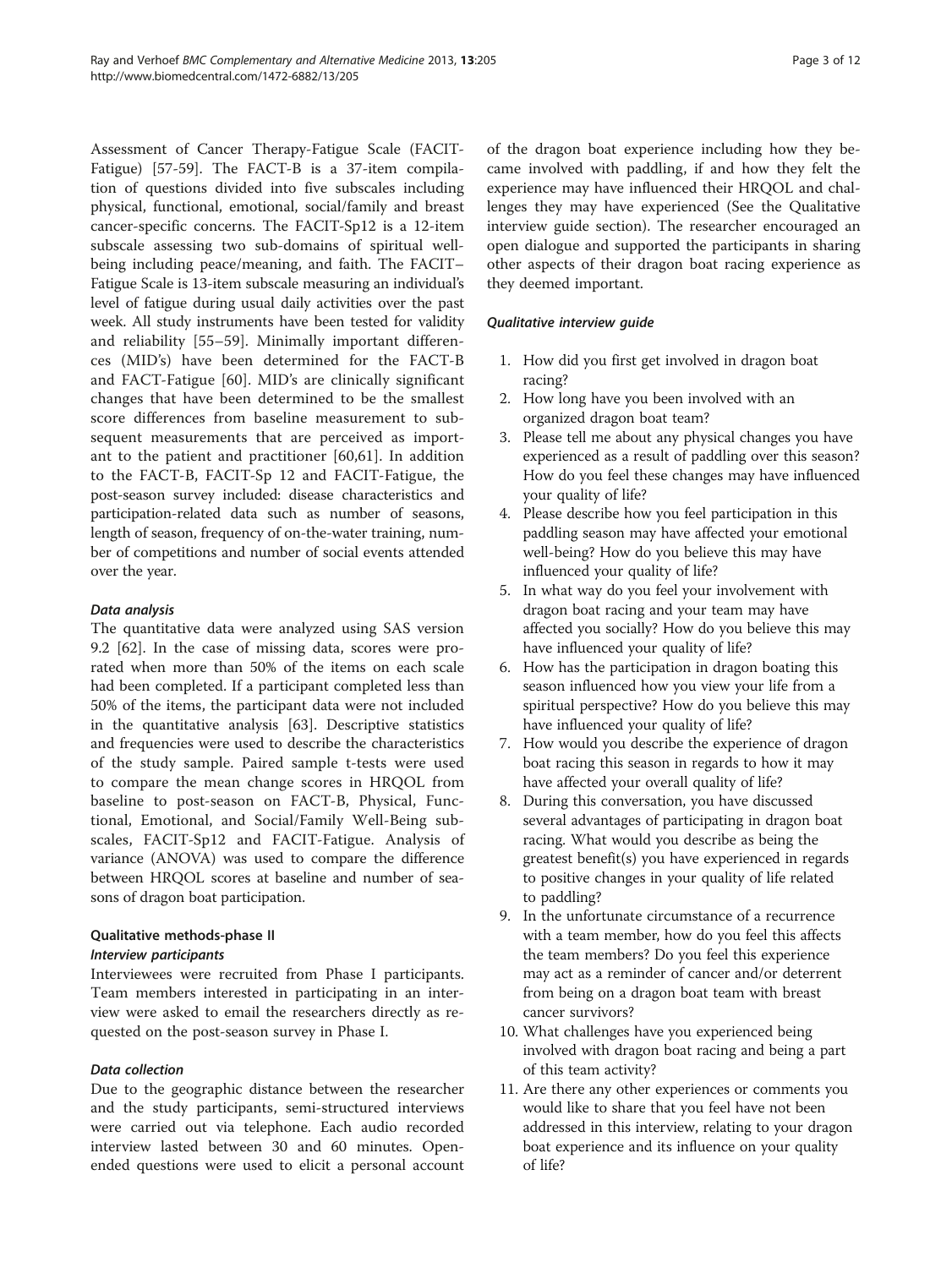#### Data analysis

Audio recordings were transcribed verbatim. Content analysis of the qualitative data was performed following the linear, hierarchical, 6-step approach proposed by Creswell: 1) organizing the data for analysis, 2) reading all data to gain meaning, 3) coding the data, 4) describing themes, 5) determining how themes will be represented, and 6) interpretation of the data [[64](#page-11-0)]. A list of codes related to each research question was compiled as transcripts were reviewed. Themes were then identified and described within and across participant experiences and perceptions. The final step in the qualitative content analysis was the assessment and interpretation of the themes, thus, giving meaning to the lived experience of dragon boat racing as portrayed through the narrative data [[65\]](#page-11-0).

To enhance credibility of the findings, member checking was performed where themes were brought back to participants for verification of interpretation [\[64,66](#page-11-0)]. Eight participants provided feedback and verified the accuracy of the findings. The remaining interviewees were considered unreachable after a second follow-up email resulted in no response. Dependability was established through the systematic analysis used in the qualitative phase of the study. Data collection and data analysis procedures are described to enable other researchers to judge the transferability of findings and/or to facilitate study replication. Confirmability was addressed through inter-coder agreement where both researchers reviewed the content analysis procedures and independently reviewed and coded the interview transcripts [[64,66\]](#page-11-0).

#### Results

# Quantitative results-phase I

Response rate

One hundred sixteen breast cancer survivors completed the baseline quantitative survey. One hundred women were included in the post-season analysis giving an 86.2% study retention rate. The 16 women withdrawing after the baseline assessment did not respond to the four contacts made by the researchers regarding participation in the post-season survey.

#### Demographic, disease and team-related characteristics

More than half of the sample (54.9%) was at least 60 years or older and 75.5% were married or in a stable relationship. More than 5 years had passed since diagnosis for 52.0% of participants. Of participating women, 34.3% reported a diagnosis of non-invasive carcinoma, invasive ductal carcinoma (46.1%), invasive lobular carcinoma (39.8%) or other diagnoses (9.8%). At baseline 84.4% of women had Stage 0 or Stage I cancer. All women had surgery, radiation (69.6%), chemotherapy (57.8%), aromatase inhibitors (22.6%), tamoxifen (47.0%) and/or other treatments (9.8%). The most commonly reported comorbidities in the sample were arthritis (52.9%) and osteoporosis (25.5%). Six women (5.9%) reported a recurrence, metastasis or other change during the season. This was the first season of racing for 21.2% of women and 56.6% had participated in four or more seasons. Most women (90.0%) participated in two or more on-water training sessions per week and 74.3% participated in 2 or more competitions over the dragon boat season. Three-quarters of the sample (75%) participated in three or more team-related social events over the year (Table [1\)](#page-4-0).

#### Change in HRQOL

The mean change scores from baseline to post-season were statistically significantly  $(p < 0.05)$  different from zero for: FACT-G ( $p = < 0.001$ ), FACT-B ( $p = < 0.001$ ), Physical Well-Being (p = 0.003), Functional Well-Being  $(p = 0.019)$ , Emotional Well-Being  $(p = <0.001)$ , Spiritual Well-Being (p = 0.036), Breast Cancer-Specific Concerns  $(p = 0.006)$  and FACIT-Fatigue  $(p = < 0.001)$ . Mean score changes which were not statistically significantly different from zero (p < 0.05) include: Social/Family Well-Being  $(p = 0.059)$  and the FACIT-Sp subscale assessing meaning and peace  $(p = 0.204)$  (Table [2\)](#page-5-0).

#### Baseline HRQOL and number of seasons

ANOVA testing showed women who had participated in more than one season of dragon boat racing had better baseline FACT-B ( $p = 0.016$ ), physical well-being  $(p = 0.013)$ , functional well-being  $(p = 0.009)$ , and FACIT-Fatigue ( $p = 0.007$ ) scores, than women in their first season.

#### Qualitative findings-phase II

Demographic, disease and team-related characteristics

Fifteen consenting women, representing 9 different teams participated in qualitative interviews. Fourteen of the women were age 50 or older. Most women (13) were currently married or in a stable relationship. More than 5 years had passed since diagnosis for eight of the women interviewed. Of participating women, five reported a diagnosis of non-invasive carcinoma, invasive ductal carcinoma (5) or invasive lobular carcinoma (5). At baseline eleven women had Stage 0 or Stage I cancer. All women had surgery, radiation (11), chemotherapy (9), aromatase inhibitors (4) and/or tamoxifen (8). This was the first season of racing for three of women and seven had participated in four or more seasons. Fourteen women participated in two or more on-water training sessions per week and ten participated in 2 or more competitions in the dragon boat season. Nine of interviewees participated in three or more team-related social events over the year.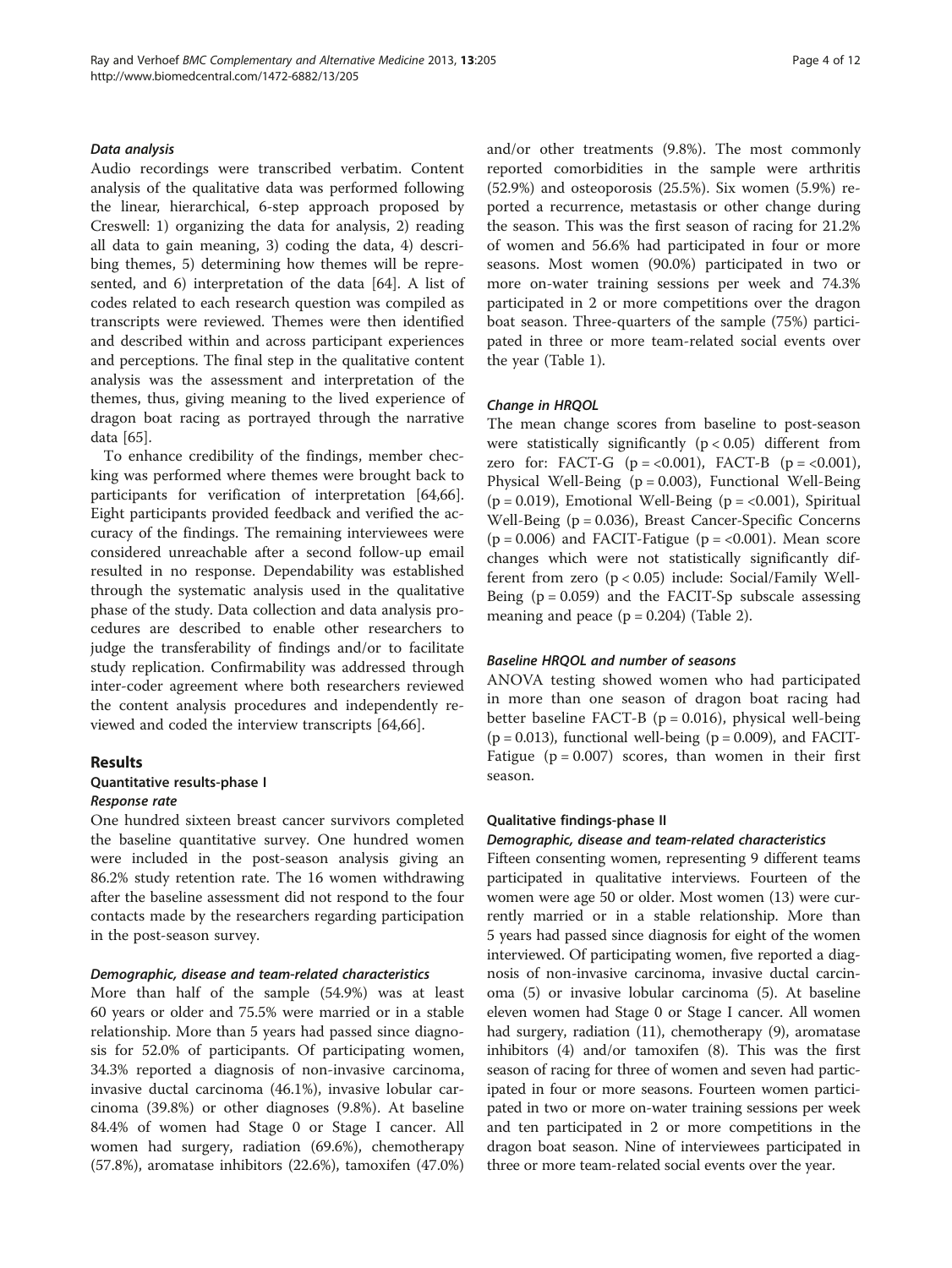#### <span id="page-4-0"></span>Table 1 Demographic, disease and team-related characteristics (N = 100)

| <b>Baseline</b>                | $\%$ | Post-season                                   | %    |
|--------------------------------|------|-----------------------------------------------|------|
| Age (years)                    |      | <b>Comorbidities</b>                          |      |
| Under 40                       | 2.0  | Osteoporosis                                  | 25.5 |
| $40 - 49$                      | 9.8  | Arthritis                                     | 52.9 |
| $50 - 59$                      | 33.3 | Heart disease                                 | 15.7 |
| $60 - 69$                      | 44.1 | <b>Diabetes</b>                               | 3.9  |
| Over 70                        | 10.8 |                                               |      |
| <b>Relationship Status</b>     |      | <b>Change in Cancer Status</b><br>over Season |      |
| Single                         | 8.8  | Recurrence                                    | 3.9  |
| Married/stable<br>Relationship | 75.5 | Metastasis                                    | 1.0  |
| Separated                      | 2.9  | Other                                         | 1.0  |
| Divorced                       | 11.8 |                                               |      |
| Other                          | 1.0  |                                               |      |
| <b>Employment Status</b>       |      | <b>Number of Seasons Paddling</b>             |      |
| Employed Full-time             | 24.5 | 1 season                                      | 21.2 |
| Self-Employed                  | 7.8  | 2 seasons                                     | 10.1 |
| Part-time/Seasonal             | 15.7 | 3 seasons                                     | 12.1 |
| Unemployed                     | 1.0  | 4 or more                                     | 56.6 |
| Homemaker                      | 2.9  |                                               |      |
| Retired                        | 43.1 |                                               |      |
| Other                          | 3.9  |                                               |      |
| <b>Time Since Diagnosis</b>    |      | <b>On-Water Training Sessions</b><br>Per Week |      |
| Less than 3 years              | 23.5 | 1 session                                     | 10.1 |
| 3-4 years                      | 9.8  | 2 sessions                                    | 79.2 |
| 4-5 years                      | 14.7 | 3 sessions                                    | 10.0 |
| More than 5 years              | 52.0 | 4 or more                                     | 1.0  |
| <b>Cancer Type</b>             |      | Weeks of Paddling in 2010<br>Season           |      |
| Non-Invasive<br>Carcinoma      | 34.3 | Less than 8 weeks                             | 10.1 |
| Invasive Ductal<br>Carcinoma   | 46.1 | 9-12 weeks                                    | 6.1  |
| Invasive Lobular<br>Carcinoma  | 9.8  | 13-14 weeks                                   | 14.1 |
| Other                          | 9.8  | 15-16 weeks                                   | 10.0 |
|                                |      | More than 17 weeks                            | 59.6 |
| <b>Cancer Stage</b>            |      | <b>In-Season Competitions</b>                 |      |
| 0                              | 68.8 | None                                          | 6.9  |
| I                              | 15.6 | 1 competition                                 | 18.8 |
| Ш                              | 9.4  | 2 competitions                                | 23.8 |
| Ш                              | 4.2  | 3 competitions                                | 10.9 |
| IV                             | 2.1  | 4 or more                                     | 39.6 |

| Table 1 Demographic, disease and team-related |  |  |  |  |
|-----------------------------------------------|--|--|--|--|
| <b>characteristics (N = 100)</b> (Continued)  |  |  |  |  |

| <b>Past Treatment</b> |       | <b>Team-Related Social Events</b> |      |
|-----------------------|-------|-----------------------------------|------|
| Surgery               | 100.0 | 1 per year                        | 7.0  |
| Radiation             | 69.6  | 2 per year                        | 18.2 |
| Chemotherapy          | 57.8  | 3 per year                        | 19.5 |
| Aromatase Inhibitors  | 226   | 4 or more per year                | 56.1 |
| Tamoxifen             | 47.0  |                                   |      |
| Other                 | 9.8   |                                   |      |

Qualitative themes

Reflective of the main concepts being explored, seven themes resulted from the qualitative data analysis. Quotes are only included if they add substantially to the understanding of the themes.

#### Theme 1: physical fitness and lifestyle

All women shared the positive experience of having improved cardiovascular endurance, more strength in arms, shoulders, legs and core, and the positive impact of improved fitness levels on daily functioning. Team members described how the physical benefits of paddling such as improved strength, stamina and energy levels helped them function more effortlessly throughout the day. Participation in dragon boat racing was also perceived to inspire women to be conscious of living a wellrounded and healthy lifestyle:

It has made me much more aware of my health because I am engaged in a physical activity and it has made me much more aware of things like my diet, exercise levels and stress management. Team members are always sending you tips that they learn about improving your health that I find very interesting and helpful. (P01)

#### Theme 2: emotional strength and reduced stress

Dragon boat racing was a catalyst for improved emotional strength and enhanced their ability to "slay the dragon". Women felt better about themselves, both physically and mentally, where higher self-esteem was attributed to greater self-acceptance and self-confidence. Self-acceptance was supported by choosing to live a healthier lifestyle and having an improved body-image. Greater self-confidence was portrayed as being two-fold; fostered by improved physical functioning, increased endurance, strength and better overall health; and by perceptions of mastery as associated with regaining control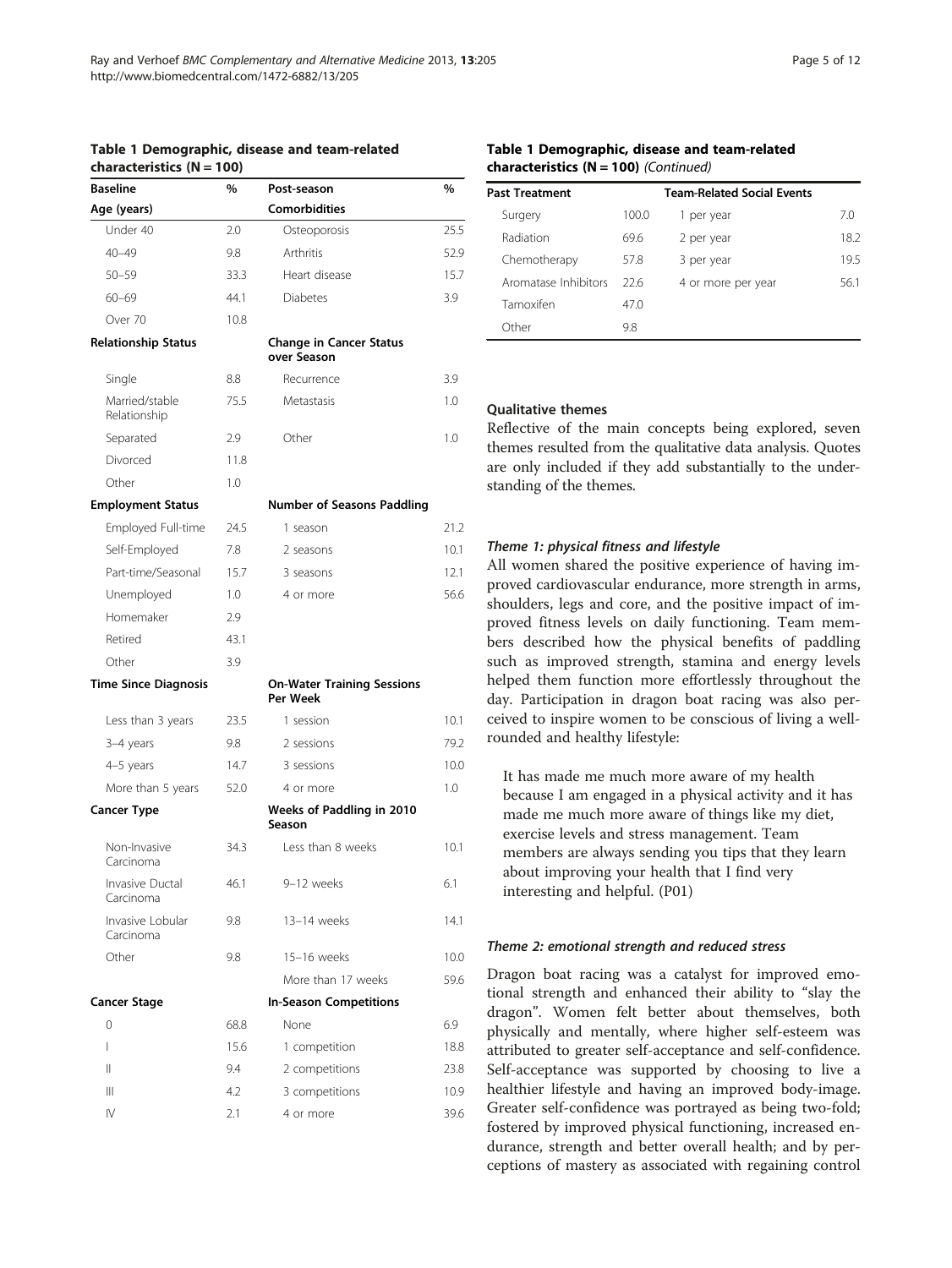| Page 6 of 12 |  |  |
|--------------|--|--|
|              |  |  |

| Measure                       | N<br>Mean change (SD) |             | 95% confidence<br>interval | ES   | p-value |
|-------------------------------|-----------------------|-------------|----------------------------|------|---------|
| FACT-G                        | 100                   | 2.77(7.09)  | 1.37, 4.18                 | 0.22 | < 0.001 |
| FACT-B                        | 100                   | 3.73 (8.90) | 1.96, 5.50                 | 0.23 | < 0.001 |
| Physical Well-Being           | 100                   | 0.51(1.69)  | 0.18, 0.85                 | 0.16 | 0.003   |
| Functional Well-Being         | 100                   | 0.77(3.23)  | 0.13, 1.41                 | 0.18 | 0.019   |
| Emotional Well-Being          | 100                   | 0.84(2.35)  | 0.38, 1.31                 | 0.25 | < 0.001 |
| Social/Family Well-Being      | 100                   | 0.64(3.37)  | $-0.02, 1.31$              | 0.13 | 0.059   |
| <b>Breast Cancer Concerns</b> | 100                   | 0.96(3.41)  | 0.28, 1.63                 | 0.18 | 0.006   |
| FACIT-Sp12                    | 100                   | 1.03(4.82)  | 0.07, 1.98                 | 0.14 | 0.036   |
| FACIT-Sp Meaning/Peace        | 100                   | 0.47(3.71)  | $-0.26, 1.21$              | 0.09 | 0.204   |
| FACIT-Sp Faith                | 100                   | 0.55(2.64)  | 0.03, 1.08                 | 0.13 | 0.038   |
| FACIT-Fatique                 | 100                   | 1.64(4.72)  | 0.70, 2.57                 | 0.19 | < 0.001 |

<span id="page-5-0"></span>Table 2 Mean HRQOL change scores, paired T-tests

Effect Size (ES) = Mean Change/SD at Baseline.

p-value is Testing Null Hypothesis that Change is Zero.

over ones body in combination with learning/improving paddling skills and technique:

I would definitely say that because of the women that I paddle with I am definitely not as hard on myself as I used to be and I like myself more. I feel that the strengthening, the conditioning and improving your technique help you feel emotionally strong, not feeling like 'I don't know if I can handle that or do that'. I now feel like I can do well almost anything. I do need to consider that I am not that young but knowing I can paddle has given me the confidence to go out and try new things. (P09)

Increased motivation to participate both during the dragon boat season and throughout the year was promoted by a combination of physical and psychological variables. Physically, participants spoke of appreciation for the many fitness and health benefits of active participation during the season, and also of the importance of maintaining fitness year-round. Psychologically, honouring the commitments made to oneself and to the team also acted as strong motivators for adherence. While there was agreement amongst the participants that facing a recurrence with a team-mate was emotionally difficult, a number of the participants shared how facing such a challenge provided them strength, promoted togetherness and offered support in facing their own fear of recurrence:

It reminds us all that we could have a recurrence, but I think it reminds us too, certainly for me, that I would have an immediate support network that I could count on. I am pretty proud of my crewmates and the love that they show and the capacity that they have for support… it is really encouraging to see how the rest of the crew

reacts when somebody has got some test results they are worried about or they have something scary happening, and to see how the crew rallies around. (P02)

Dragon boating was described by many as acting as a buffer against stress that helped to offset worries and anxiety. Having a strong support network and becoming engrossed in the motion of paddling helped women stay in the 'here and now' instead of ruminating about the past or focusing on stressful events. Several women described their experience as being similar to doing meditation where the repetitive motion of paddling, finding unison of stroke with team-mates, and enjoying 'being in the present' was described as a powerful means of managing stress. Participants' expressions of this experience included:

For stress levels I think it is great because you get out on the water and you forget. I don't think of my job, I don't think of cancer, I don't think of any problems. Believe me, you are out there and you concentrate, you have got a lot of things you have to think about. You know, where your arms are, and your hands are, and your legs are, and your feet are, and how you are sitting and leaning out and where you are looking and you have got to concentrate. (P11)

#### Theme 3: social support network

Literally 'all in the same boat', the presence of physical and emotional comfort was emphasized as creating a safe environment in which to share personal experiences and thus facilitated feelings of acceptance, support and creating trust through familiarity. Participants spoke of experiencing a common bond with team mates who are in many ways much different from themselves, but who share a familiar experience of cancer and the common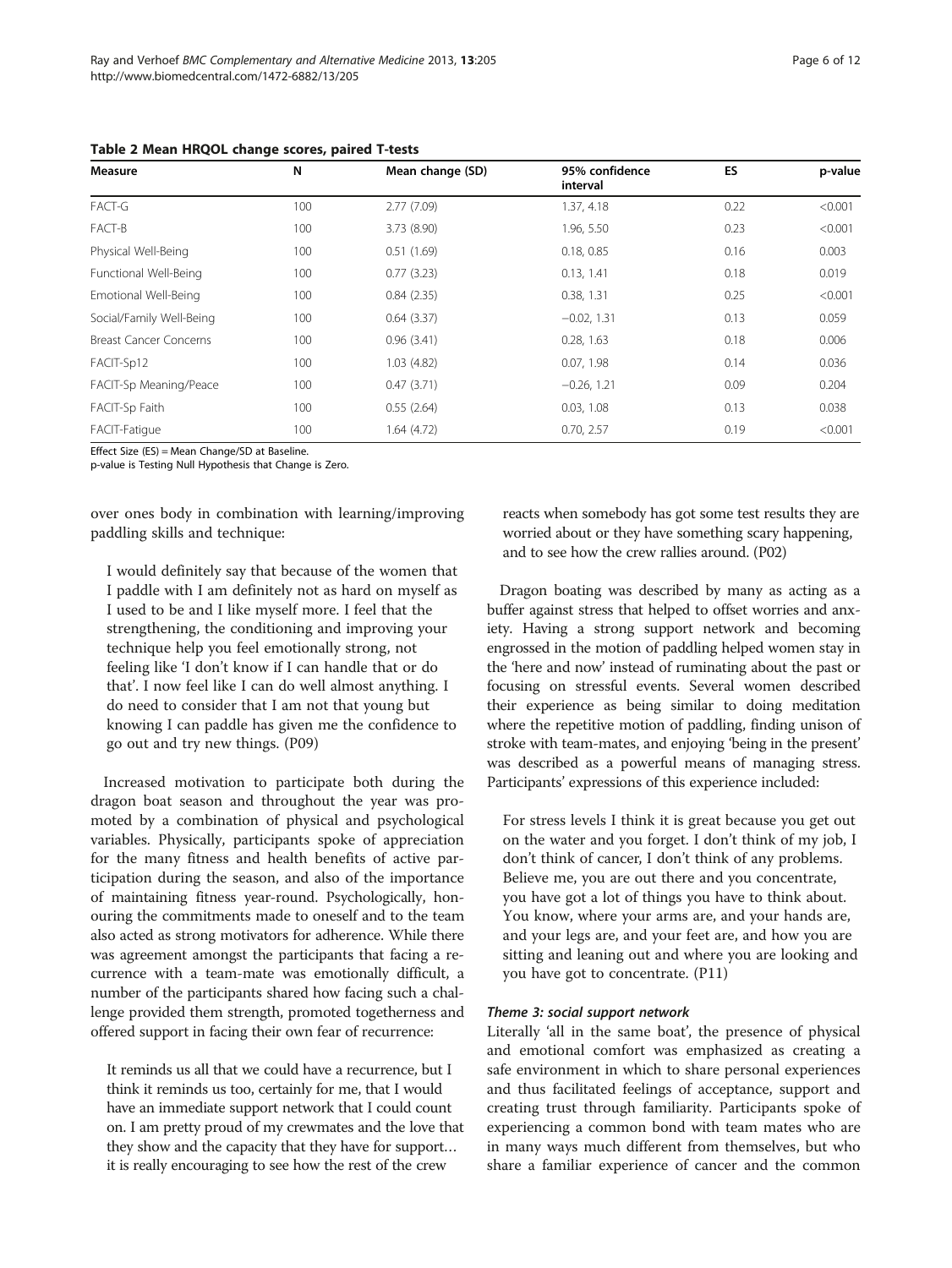interest of dragon boating. Women found it comforting to have team mates who had experienced similar situations to which they could turn to for information and

I find there is a familiarity…with these women that I can't quite define and it is not tangible but I feel something, more closer to them; I feel close to them for whatever reason and for reasons other than just we boat together and we do things together. There is something that as we talk or I get to know them as people I think, 'I like that. I like that person. That person makes me feel good and I like being around them. I feel safer and I trust that person'. (P04)

support:

While striving to represent good health, women talked about playing a role in supporting and motivating other breast cancer survivors to live life to the fullest. Also shared was the importance of creating public awareness of life after breast cancer, while shattering the negative stigma that surrounds the disease. Emphasis was placed on being living proof that these women not only survived breast cancer, but that they have gone on to live healthy, active and fulfilling lives:

I am a survivor of breast cancer and I always think how much that helps people because they are looking at someone who looks good and is fit…I think it is a wonderful, wonderful program because it takes away that nastiness that the word 'cancer' tends to have. Particularly if they don't know anyone who has had cancer and they see this person in the bank or in the library and they think, 'Oh she looks terrific'. (P15)

#### Theme 4: obstacles and deterrents

The described obstacles and deterrents were shared as sometimes having a negative influence on the social aspect of dragon boating, however most women believed the benefits gained from the experience outweighed such challenges. Some team members preferred dragon boat racing to be health and recreation focused with less competitive interest, while others liked it to be more competitively driven. As a result conflicts sometimes did arise, with most issues being resolved by making a team decision as to the level of desired competitiveness.

I really liked the paddling and I found I was a very poor paddler but that didn't really bother me because I always want to try and learn new things. The coaching was fabulous, the women were very approachable, but there seemed to be a very strong emphasis on competition. If there had been a team closer to my home that was recreational based I would have been in that boat as much as I could have been. I think it probably would be a really positive experience if I were in that kind of mindset. I may not have been the right time or the right place for me… (P13)

The physicality of paddling was not viewed as an obstacle that would deter participation. Rather, the emphasis was placed on the challenge of committing the time to attend practices; and in some cases the demands of volunteering and fundraising were also identified as obstacles and/or deterrents. Team spirit, harmony and morale were also sometimes negatively impacted by personality conflicts amongst the team members. Although challenging, generally these issues were viewed as somewhat expected given the large number of team mates having differing personalities and backgrounds.

#### Theme 5: spiritual health and the new normal

The aspect of hope for a life after breast cancer was commonly shared by the women indicating a renewed appreciation for life, a restoration of hope for living a healthier life, being physically active, having fun, and being surrounded by a group of supportive team mates:

I think there is hopefulness, you know, in the future, but it is much more of a 'try to live each day' and try to make sure that most days are good. Whether it is religious or whether it be of a personal spiritual feeling, life can be good, and even when it is a hard it can be good. You think to yourself there is something good happening here on this team and how lucky I am to be with these wonderful people who have got such stamina and such strength and who are so happy and supportive. (P09)

The interaction with nature was expressed as being an external stimulus that was important for restoring a sense of peace and aliveness. All women described the joy of being in nature, the beauty, the smells, the sounds and the feeling of the paddles moving in unison going through the water. Described by one participant as creating a "Zen kind of feeling"; and another of how the anticipation of being outside gliding on the water took priority over the worries she may be having that day.

I think there is a real sense of peace that you get after you have done it because when you are in the boat you have to focus on what you are doing, and you focus on you and not what everybody else is doing. I find being on the water is that added benefit and it is very peaceful to be out there and I so look forward to it. It is addicting! …I just find it is a place for me to let go of everything and when on the water I am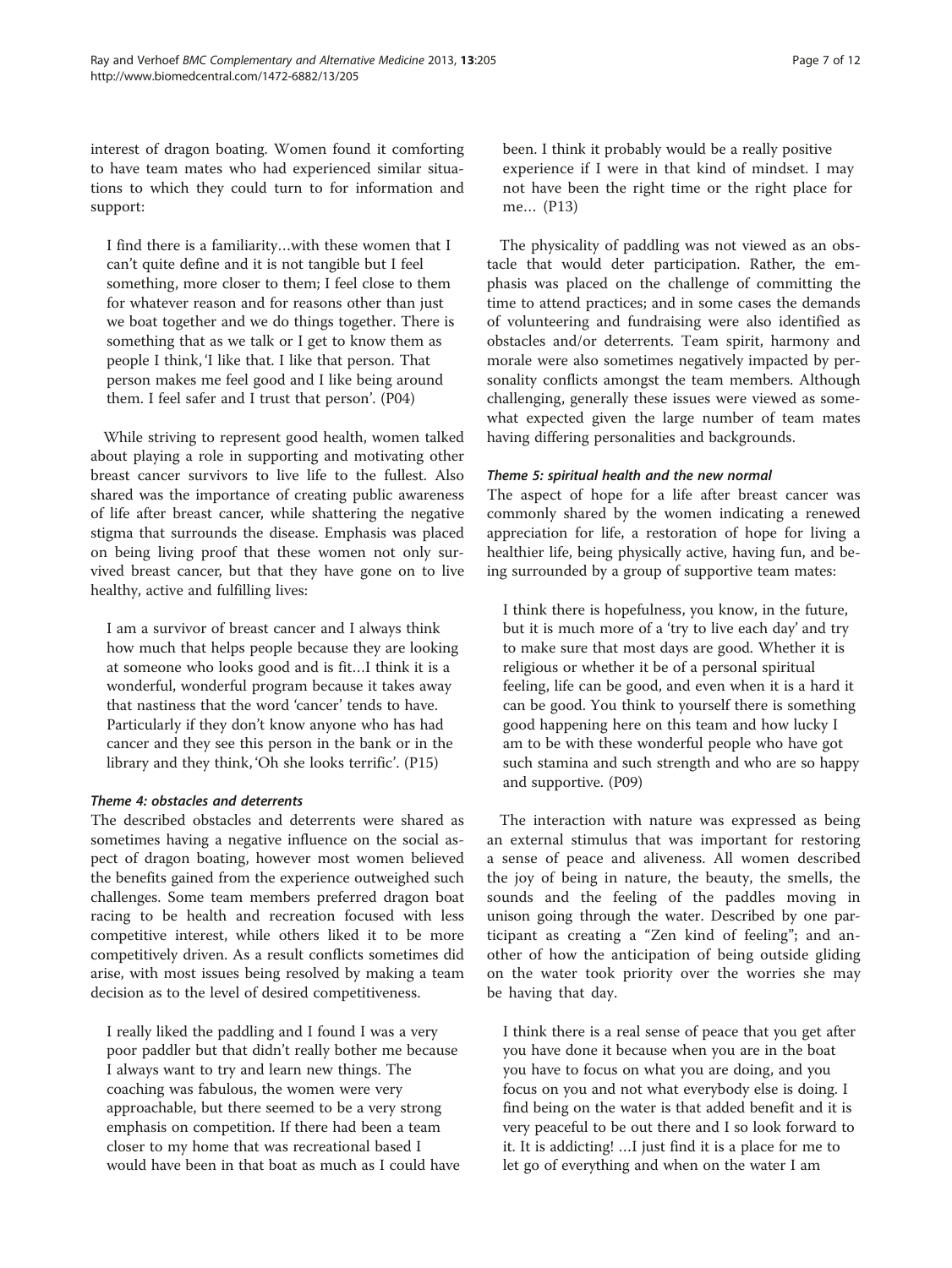removed in some way from the land. I just find it is a place where I can get all together to myself. (P04)

Also shared was the challenge of trying to separate the spiritual growth that was attributed to the dragon boat experience, from that experienced by having had and survived cancer. Several women expressed how their spiritual well-being had been enhanced from a combination of dragon boating and surviving cancer, where neither experience could be thought of as a separate entity. Awareness of such ambiguity is described by the following breast cancer survivor:

…I feel very spiritual. In all fairness I don't think it has all come from dragon boating as some of it has come from going through cancer and actually being lucky enough to survive. Allowing that experience to open your mind and to see yourself and your surroundings, helps you make the changes you need to do to feel better. I think that being with a group of women who share a common goal of paddling together as well wanting to thrive have both added to my spirituality… (P04)

#### Theme 6: enhanced HRQOL

The combined influence of dragon boat racing on the physical, emotional, social and spiritual well-being was described as enhancing total HRQOL:

I think being on the water is calming, it is beautiful, and it is just really wonderful. Being together is uplifting, it is a sunny, beautiful day, it is warm, it is glorious, you have worked, you are tired, you get out from the water, you are together, you are laughing, you are joking, you are putting out some physical effort and it lifts you up and it makes you feel really good…Even if we didn't do our best and some of our times weren't that great, it about the being together, in that moment out on the water. It is that you are out there, you are out in nature, you are out in the world and it really does make a big difference… it helps you appreciate and take hold of everything every day and you don't take it for granted anymore. (P11)

#### Theme 7: uniqueness of dragon boat racing

Several facets of dragon boating were talked about by participants signifying the connotation of 'all in the same boat'. A common perception amongst women expressed the uniqueness of dragon boat racing as having all team members coming together, working in unison with the same timing and rhythm in order to propel the dragon boat forward. Many women also shared that regardless of physical fitness, strength, paddling

experience, or previous involvement with sport, everyone could participate:

We have people at all stages, like me who is fourteen years on and we had other people who had just been diagnosed when they came out to the first meeting. There is a whole range of experience there for everyone to draw on… This may not be for everybody, but everybody has a place on our team and it doesn't matter about your age, your abilities or whether you want to go to festivals or not. If you are a breast cancer survivor then you have a place in our boat. (P01)

As depicted in Figure [1](#page-8-0), qualitative data provided richness and depth to the interpretation of both significant and non-significant quantitative findings and were fundamental in explaining why women perceived dragon boat racing to influence HRQOL.

#### **Discussion**

#### **HROOL**

Findings support the benefit of dragon boating as a PA on breast cancer survivor HRQOL, physical, functional, emotional and spiritual well-being, breast cancer-specific concerns and cancer-related fatigue [\[17](#page-10-0)-[39\]](#page-10-0). The change in HRQOL did not reach the established MID's representing a clinically significant change. This finding is not surprising given this was a physically active sample, many of whom being long-term survivors with already high baseline HRQOL. Women who had participated in one or more seasons of boating also show better baseline HRQOL, physical and functional well-being, and lower cancer-related fatigue than women in their first season. Participants reporting chemotherapy (57.84%), radiation (69.6%), Aromatase Inhibitors (22.6%) and/or Tamoxifen therapy (47.0%) may have experienced common side effects such as weight gain, deconditioning and cancerrelated fatigue [[67](#page-11-0)]. Given that such concerns may be amenable to a PA intervention, it is possible that women undergoing treatment may have experienced a greater improvement in HRQOL in comparison to those not experiencing acute or long-term treatment effects. As a whole, qualitative findings echo those in the published dragon boating literature, supporting the benefits of paddling to survivor HRQOL and well-being [[42](#page-10-0)-[49\]](#page-10-0).

#### Physical and functional well-being

Participation in a season of dragon boating may be beneficial in reducing the intrusive symptoms of breast cancer and treatment side effects impacting survivor physical and functional well-being. Survivors expressed contributing factors to include greater cardiovascular fitness, improved muscular strength and endurance, greater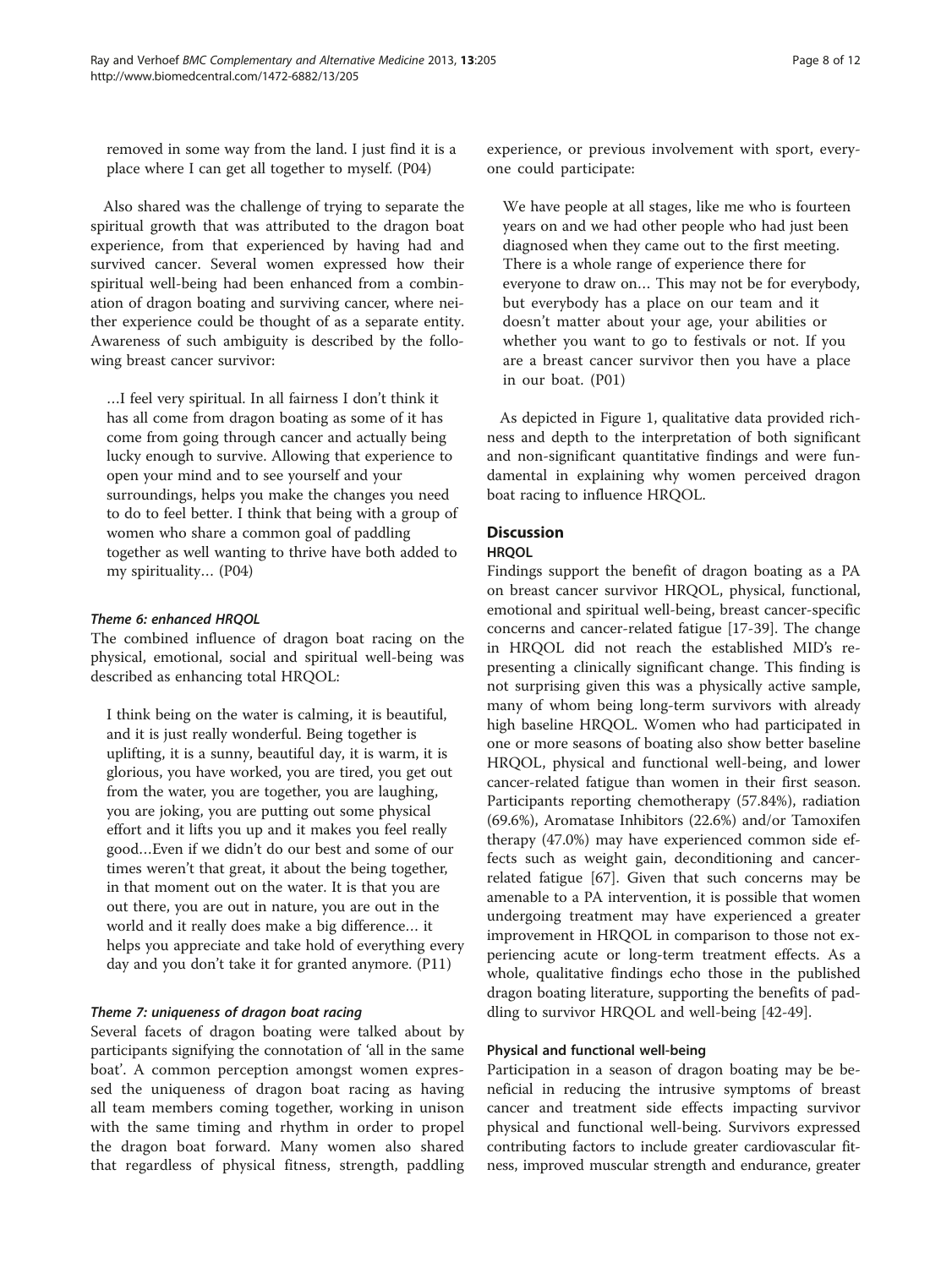<span id="page-8-0"></span>

stamina, reduced levels of cancer-related fatigue, and striving to live a healthier lifestyle year-round. This is a notable finding recognizing that physical and functional health may also influence emotional and social well-being outcomes [[68](#page-11-0)].

#### Emotional well-being

Comparable research to formulate conclusive statements regarding the significant improvement in emotional wellbeing is not available; however our findings support the broad PA and survivorship literature being indicative of women experiencing reduced feelings of sadness, hopelessness, anxiety, worry and fears surrounding their illness [[69](#page-11-0)]. Emotional strength was attributed to higher selfesteem, self-acceptance, self-confidence and increased motivation to be physically active year-round. Being mindful of the moment was pivotal in stress management, as encouraged by the rhythm of paddling, being in unison with team mates, and striving to focus on each paddle stroke. Importantly, the mutual support system offered through team dynamics was fundamental in helping women manage stress by feeling accepted, needed and worthy.

#### Social/family well-being

A non-significant improvement for social/family wellbeing was a surprising outcome given that women felt allegiance to a strong support network and believed such support improved HRQOL and social well-being. Acknowledging the inter-relatedness of the HRQOL domains is one explanation for not reaching statistical significance in social well-being. Social support was a catalyst for improving emotional well-being via improved emotional strength and as a result it is plausible that the positive influence of social support may have been reflected more strongly in the significant improvement shown for emotional well-being. Despite the many positive aspects of the dragon boat experience, personality conflicts, differences in competitive drives and varying commitment levels were portrayed as creating social discord. These challenges may have diminished the social experience consequently influencing social wellbeing outcomes.

#### Spiritual well-being

Qualitative findings support the significant difference in the FACIT-Sp12 and for the Faith subscale, denoting a positive change in spiritual well-being in response to participation in the dragon boat racing season. In agreement with qualitative dragon boat literature, women shared how spiritual well-being was enhanced by gaining greater hope for the future, a renewed appreciation for life, and enjoyment from being in nature [\[43,44,46-48](#page-10-0)]. Based on the interpretation of the qualitative data, several possible explanations are proposed to explain the non-significant change on the FACIT-Sp12 subscale assessed meaning/peace. Women more comfortably described the physical changes, emotional strength and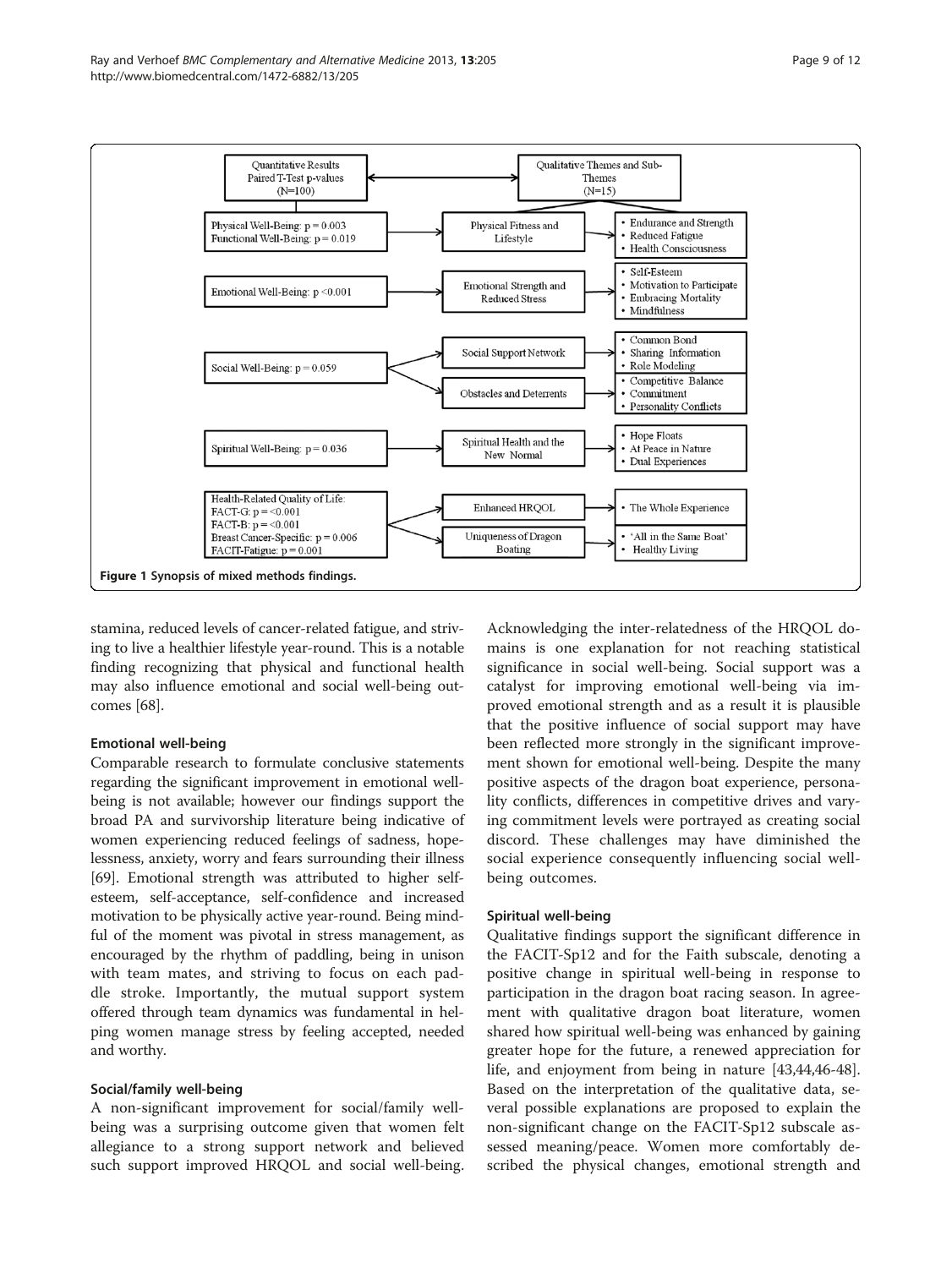<span id="page-9-0"></span>presence of social support as being tangible effects, which were easier to gauge in association with their participation dragon boating. Consequently, the elusiveness of spiritual growth and the challenge of interpreting the meaning of dragon boat racing, in isolation from the broader cancer experience, may have influenced participants' responses on the FACIT-Sp12 meaning/peace subscale.

#### Breast cancer-specific concerns

A range of breast cancer-specific concerns are shown to impede return to pre-illness functioning such as being more self-conscious of how one is dressed, swollen or tender arms, pain, shortness of breath, feeling sexually unattractive, feeling less like a woman, and concerns related to changes in body weight, hair loss and the effects of stress on ones illness [\[55](#page-11-0)]. Many felt dragon boating helped to improve and/or alleviate many of their concerns, where the feeling of 'all in the same boat' encouraged participants to be more accepting of their body and helped to further empower them.

#### Cancer-related fatigue

Given that cancer-related fatigue affects approximately 70-90% of all cancer survivors the significant improvement demonstrated on the FACIT-Fatigue is a prominent finding [[70](#page-11-0)]. Reduced fatigue levels were experienced in response to paddling and achieving greater fitness, endurance and stamina. Although no comparable data exist within the dragon boat racing literature, this finding does support the positive role of PA during or following treatment for reducing the severity of cancer-related fatigue [[17,26,35-39,](#page-10-0)[71\]](#page-11-0).

#### Strengths and limitations

In addition to an 86.2% retention rate, this study provides the first quantitative assessment of the multidimensional relationship between dragon boat racing and HRQOL, well-being and cancer-related fatigue of breast cancer survivors. Using a mixed methods design this study is also the first to use qualitative data to enhance the interpretation of the quantitative findings, to provide a broader understanding of the survivors' dragon boat experience. We recognize there are several limitations in this research. Not having a control group preventing the evaluation of causality. Given that the majority of participants (84.4%) reported Stage 0 and Stage I cancer, combined with the fact that this cohort is characteristically viewed as being highly active and motivated women, their experiences cannot be generalized to the broader population of breast cancer survivors. The original intent of the study design was to analyze the quantitative data before the qualitative interview data were collected. This was not possible as season-end dates varied between teams, making it impossible to analyze

the quantitative data prior to implementing the interview schedule.

#### Recommendations

Findings from this study suggest that higher baseline HRQOL may be associated with more years of paddling experience. Therefore, future research would benefit from employing a follow-up study with novice members to explore the relationship between dragon boat racing, and long-term HRQOL outcomes. Participation in dragon boating may not be ideal for all women, as each woman has different circumstances, a different medical history, and different goals and interests. Therefore, employing comparative effectiveness research (CER) is also recommended for future research.

#### Conclusions

This mixed methods study has shed light on the dragon boat experience, suggesting that participation in a season of boating is associated with improved HRQOL, physical, functional, emotional and spiritual well-being, breast cancer-specific concerns and cancer-related fatigue. The interpretation of significant and non-significant quantitative findings was greatly enhanced with the broadened perspective of qualitative themes. These findings contribute to a growing literature supporting the benefits of dragon boat racing, bringing breast cancer survivors another step closer to having a PA option that may help them address challenges to HRQOL, while encouraging them to thrive during survivorship.

#### Competing interests

The authors declared that they have no competing interest.

#### Authors' contributions

HAR conceived and conducted this study. MJV provided feedback in each phase of the study and helped draft the manuscript. Both authors read and approved the final manuscript.

#### Acknowledgements

No others have been involved in preparing this manuscript. The authors would like to acknowledge Dr. Lynda Balneaves and Dr. Nicole Culos-Reed for their contributions as supervisory committee members.

#### Author details

<sup>1</sup>Department of Physical Education and Recreation, Mount Royal University, Calgary, AB, Canada. <sup>2</sup>Department of Community Health Sciences, University of Calgary, Calgary, AB, Canada.

#### Received: 3 April 2013 Accepted: 31 July 2013 Published: 5 August 2013

#### References

- 1. Canadian Cancer Society/National Institute of Canada: Canadian Cancer Statistics 2012. Available: [Www.cancer.ca.](http://www.cancer.ca) Accessed August 7, 2013.
- 2. Lester J: Breast cancer in 2007: Incidence, risk assessment, and risk reduction strategies. Clin J Oncol Nurs 2007, 11(5):619–622.
- 3. Edwards BK, Ward E, Kohler BA: Annual report to the nation on the status of cancer, 1975–2006; featuring colorectal cancer trends and impact of interventions (risk factors, screening, and treatment) to reduce future rates. Cancer 2010, 116(3):544–573.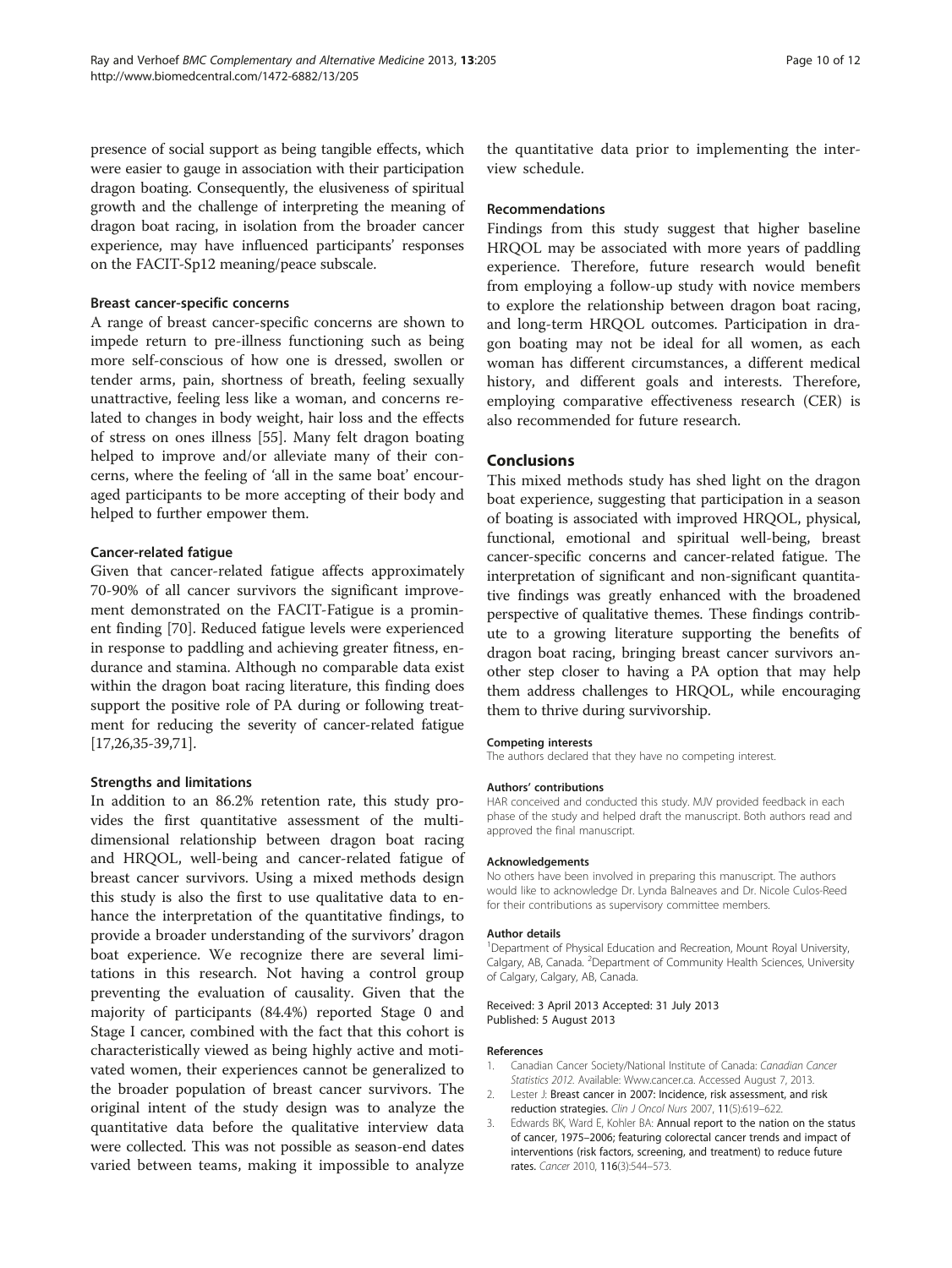- <span id="page-10-0"></span>4. Cella D: Quality of life: concepts and definitions. J Pain Symptom Manage 1994, 9(3):186–192.
- 5. Vivar CG, McQueen A: Informational and emotional needs of long-term survivors of breast cancer. J Adv Nurs 2005, 51(5):520-528.
- 6. Miller R: Implementing a survivorship care plan for patients with breast cancer. Clin J Oncol Nurs 2008, 12(3):479–487.
- 7. Montazeri A: Health-related quality of life in breast cancer patients: a bibliographic review of the literature from 1974 to 2007. J Exp Clin Canc Res 2008, 27:32.
- Grimison PS, Stockler MR: Quality of life and adjuvant systemic therapy for early-stage breast cancer. Expert Rev Anticanc Ther 2007, 7(8):1123–1134.
- 9. Dow KH, Ferrell BR, Leigh S, Ly J, Gulasekaram P: An evaluation of the quality of life among long-term survivors of breast cancer. Breast Canc Res Treat 1996, 39(3):261–273.
- 10. Mols F, Vingerhoets AJ, Coebergh JW, van de Poll-Franse LV: Quality of life among long-term breast cancer survivors: a systematic review. Eur J Canc 2005, 41(17):2613–2619.
- 11. Hewitt ME, Greenfield S, Stovall E: Executive Summary. In From Cancer Patient to Cancer Survivor: Lost In Transition. Washington, D.C: National Academy of Sciences; 2006:1–45.
- 12. Rowland JH, et al: Survivorship research: Past, present, and future. In Oncology: An Evidence Based Approach. Edited by Chang A, Hayes D, Pass H. New York, NY: Springer; 2007:1.
- 13. Office of Cancer Survivorship. Available at: [http://cancercontrol.cancer.gov/](http://cancercontrol.cancer.gov/ocs/office-survivorship.html) [ocs/office-survivorship.html](http://cancercontrol.cancer.gov/ocs/office-survivorship.html). Accessed August 7, 2013.
- 14. Knobf MT: Psychosocial responses in breast cancer survivors. Semin Oncol Nurs 2007, 23(1):71–83.
- 15. Shapiro SL, Lopez AM, Schwartz GE: Quality of life and breast cancer: relationship to psychosocial variables. J Clin Psychol 2001, 57(4):501-519.
- 16. Herdman R, Hewitt ME, Holland JC: Meeting Psychosocial Needs Of Women With Breast Cancer. Washington, D.C.: National Academies Press; 2004.
- 17. Fillion L, Gagnon P, Leblond F: A brief intervention for fatigue management in breast cancer survivors. Canc Nurs 2008, 31(2):145–159.
- 18. Courneya KS, Mackey JR, Mckenzie DC: Exercise for breast cancer suvivors: research evidence and clinical quidelines. Phys Sporstmed 2003, 30(8):33–42.
- 19. Ohira T, Schmitz KH, Ahmed RL, Yee D: Effects of weight training on quality of life in recent breast cancer survivors: the weight training for breast cancer survivors (WTBS) study. Cancer 2006, 106(9):2076–2083.
- 20. Segal R, Evans W, Johnson D: Structured exercise improves physical functioning in women with stages I and II breast cancer: results of a randomized controlled trial. J Clin Oncol 2001, 19(3):657–665.
- 21. Campbell A, Mutrie N, White F, McGuire F, Kearney N: A pilot study of a supervised group exercise programme as a rehabilitation treatment for women with breast cancer receiving adjuvant treatment. Eur J Oncol Nurs 2005, 9(1):56–63.
- 22. Ingram C, Courneya KS, Kingston D: The effects of exercise on body weight and composition in breast cancer survivors: an integrative systematic review. Oncol Nurs Forum 2006, 33(5):937–950.
- 23. Knobf MT, Insogna K, DiPietro L, Fennie K, Thompson AS: An aerobic weight-loaded pilot exercise intervention for breast cancer survivors: bone remodeling and body composition outcomes. Biol Res Nurs 2008, 10(1):34–43.
- 24. Schmitz KH, Holtzman J, Courneya KS, Masse LC, Duval S, Kane R: Controlled physical activity trials in cancer survivors: a systematic review and meta-analysis. Canc Epidemiol Biomarkers Prev 2005, 14(7):1588–1595.
- 25. Irwin ML: Physical activity interventions for cancer survivors. Br J Sports Med 2009, 43(1):32–38.
- 26. Speck RM, Courneya KS, Mâsse LC, Duval S, Schmitz KH: An update of controlled physical activity trials in cancer survivors: a systematic review and meta-analysis. J Cancer Surviv 2010, 4:87-100.
- 27. Cheema BS, Gaul CA: Full-body exercise training improves fitness and quality of life in survivors of breast cancer. J Strength Cond Res 2006, 20(1):14–21.
- 28. Cheema B, Gaul CA, Lane K, Fiatarone Singh MA: Progressive resistance training in breast cancer: a systematic review of clinical trials. Breast Canc Res Treat 2008, 109(1):9–26.
- 29. Ahmed RL, Thomas W, Yee D, Schmitz KH: Randomized controlled trial of weight training and lymphedema in breast cancer survivors. J Clin Oncol 2006, 24(18):2765–2772.
- 30. Mock V, Pickett M, Ropka ME: Fatigue and quality of life outcomes of exercise during cancer treatment. Canc Pract 2001, 9(3):119–127.
- 31. Blanchard CM, Courneya KS, Laing D: Effects of acute exercise on state anxiety in breast cancer survivors. Oncol Nurs Forum 2001, 28(10):1617–1621.
- 32. Segar ML, Katch VL, Roth RS: The effect of aerobic exercise on self-esteem and depressive and anxiety symptoms among breast cancer survivors. Oncol Nurs Forum 1998, 25(1):107–113.
- 33. Pinto BM, Rabin C, Dunsiger S: Home-based exercise among cancer survivors: adherence and its predictors. Psychooncology 2009, 18(4):369-376.
- 34. Pinto BM, Clark MM, Maruyama NC, Feder SI: Psychological and fitness changes associated with exercise participation among women with breast cancer. Psychooncology 2003, 12(2):118–126.
- 35. Kuchinski A, Reading M, Lash AA: Treatment-related fatigue and exercise in patients with cancer: a systematic review. Medsurg Nurs 2009, 18(3):174–180.
- 36. Mock V, Frangakis C, Davidson NE: Exercise manages fatigue during breast cancer treatment: a randomized controlled trial. Psychooncology 2005, 14(6):464–477.
- 37. Watson T, Mock V: Exercise as an intervention for cancer-related fatique. Phys Ther 2004, 84(8):736-743.
- Cramp F, James A, Lambert J: The effects of resistance training on quality of life in cancer: a systematic literature review and meta-analysis. Support Care Canc 2010, 18(11):1367–1376.
- 39. McAuley E, White SM, Rogers LQ, Motl RW, Courneya KS: Physical activity and fatigue in breast cancer and multiple sclerosis: psychosocial mechanisms. Psychosom Med 2010, 72(1):88–96.
- 40. Sofield T, Sivan A: From cultural festival to international sport-the Hong Kong dragon boat races. J Sports Tourism 2003, 8(1):9-20.
- 41. International Dragon Boat Federation. <http://www.idbf.org/dragonboats.php>. Accessed August 7, 2013.
- 42. McKenzie DC: Abreast in a boat–a race against breast cancer. CMAJ 1998, 159(4):376–378.
- 43. Mitchell T, Nielsen E: Living life to the limits: dragon boaters and breast cancer. Can Woman Stud 2002, 21(3):50–57.
- 44. Mitchell TL, Yakiwchuk CV, Griffin KL, Gray RE, Fitch MI: Survivor dragon boating: a vehicle to reclaim and enhance life after treatment for breast cancer. Health Care Women Int 2007, 28(2):122–140.
- 45. Unruh AM, Elvin N: In the eye of the dragon: women's experience of breast cancer and the occupation of dragon boat racing. Can J Occup Ther 2004, 71(3):138–149.
- 46. Sabiston CM, McDonough MH, Crocker PR: Psychosocial experiences of breast cancer survivors involved in a dragon boat program: Exploring links to positive psychological growth. J Sport Exercise Psychol 2007, 29(4):419–438.
- 47. McDonough MH, Sabiston CM, Crocker PR: An interpretative phenomenological examination of psychosocial changes among breast cancer survivors in their first season of dragon boating. J Appl Sport Psychol 2008, 20(4):425–440.
- 48. Parry DC: The contribution of dragon boat racing to women's health and breast cancer survivorship. Qual Health Res 2008, 18(2):222–233.
- 49. Hadd V, Sabiston CM, McDonough MH, Crocker PR: Sources of stress for breast cancer survivors involved in dragon boating: examining associations with treatment characteristics and self-esteem. Sport Exerc Psychol 2010, 19(7):1345–1353.
- 50. Culos-Reed SN, Shields C, Brawley LR: Breast cancer survivors involved in vigorous team physical activity: psychosocial correlates of maintenance participation. Psychooncology 2005, 14(7):594-605.
- 51. Haberman MB: Quality of life methodological and measurement issues. In Quality of life from nursing and patient perspectives. 2nd edition. Edited by King C, Hinds P. Mississauga, ON: Jones and Bartlett; 2003:169–198.
- 52. Zebrack B, Cella D, et al: Evaluating quality of life in cancer survivors. In Outcomes Assessment in Cancer. Measures, Methods and Applications. Edited by Lipscomb J, Gotay C, Snyder C. New York, NY: Cambridge University Press; 2005:241–263.
- 53. Creswell JW, Plano Clark VL, Gutmann ML, Hanson WE: Advanced mixed methods research designs. In Handbook of Mixed Methods in Social and Behavioral Research. Edited by Tashakkori A, Teddie C. Thousand Oaks, California: Sage; 2003:209–240.
- 54. Abreast in A boat Society. [http://abreastinaboat.com/index.php/about-us/.](http://abreastinaboat.com/index.php/about-us/) Accessed February 15, 2010.